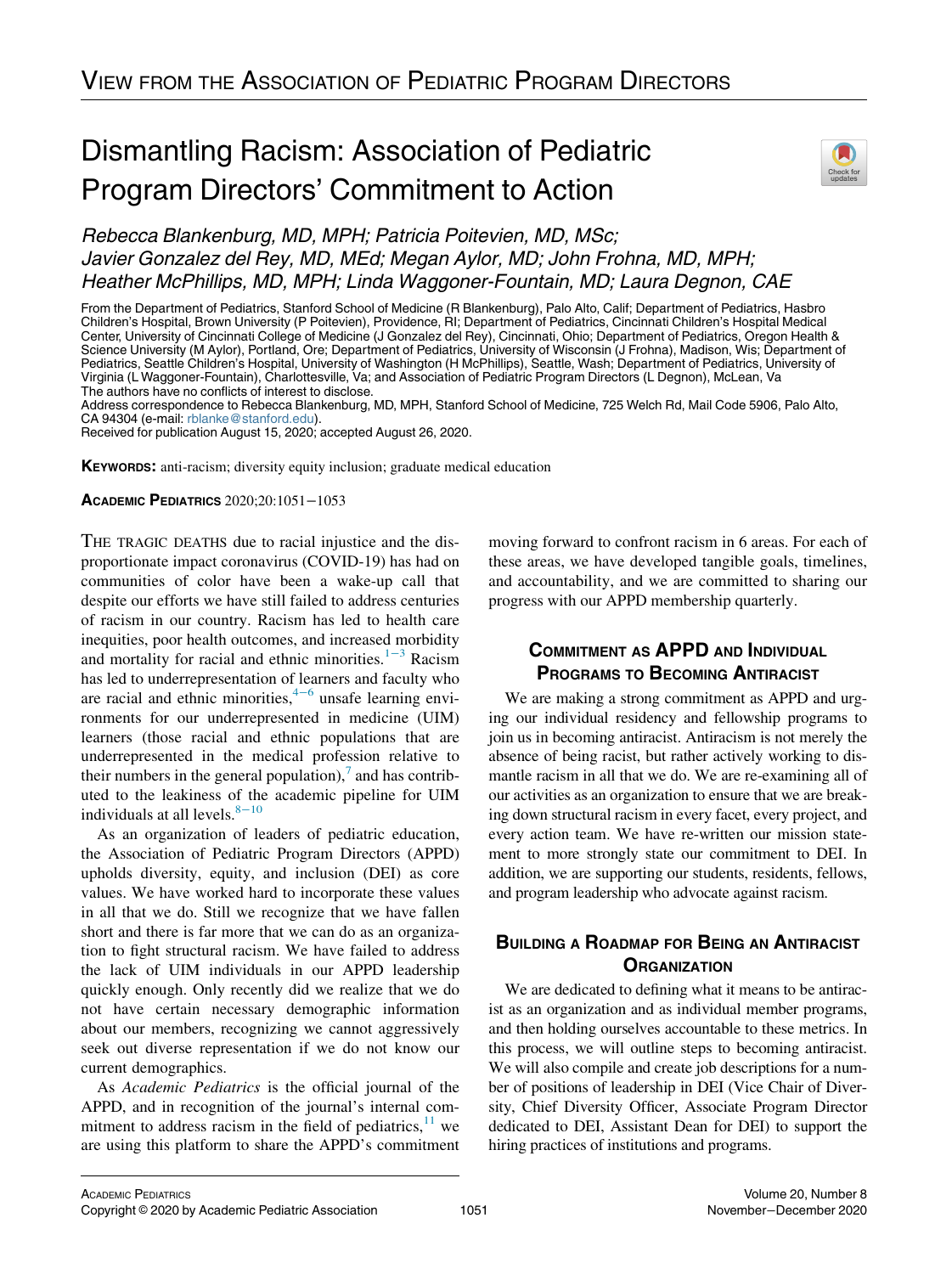# CREATING EDUCATIONAL MATERIALS FOR TEACHING OURSELVES, OUR FACULTY, STAFF, RESIDENTS, AND FELLOWS TO BE ANTIRACIST

We are committed to creating educational materials to teach ourselves, our faculty, staff, residents, and fellows to be antiracist. We had already built implicit bias, microaggression, and antiracism training into our leadership programs (Leadership in Educational Academic Development and Leadership Empowerment for Advancing Pediatric Education Specialists), and have highlighted this in annual APPD conferences for the past 4 years. In addition to building curricula, we have started a monthly Confronting Racism session for our members. We are dedicated to training faculty, staff, residents, and fellows in the history of racism and structural racism and its impacts on children's health, the communities in which children live, and our learning environments.

We will work with the Accreditation Council for Graduate Medical Education to include antiracism training in their core requirements for residents, fellows, and faculty development for all specialties and to require that all institutions have policies on antidiscrimination. We will also work with the American Board of Pediatrics to include antiracism content as core content for pediatrics certification and to develop Maintenance of Certification Part 4 credit for faculty working on antiracism actions in their home institutions.

# **MENTORING AND SPONSORING OUR UIM MEMBERS**

In order to improve the disproportionate attrition in academic medicine for UIM individuals, we will develop specific mentorship and sponsorship programs for UIM residency and fellowship program leaders. In addition, we will continue our Advancing Inclusiveness in Medical Education Scholars (AIMS) Program for UIM residents, to help them develop skills and further interest in medical education and academic medicine.

### RESEARCH CONFRONTING RACISM

We recognize the importance of researching the impact of structural racism on our clinical learning environments and on the retention of UIM individuals. We also recognize that interventions intended to stop the impact of racism in medical education must be studied and properly researched to ensure realization of an intended effect. APPD is committed to supporting these studies through our Longitudinal Educational Assessment Research Network and Special Projects Grants.

# <span id="page-1-0"></span>WORKING WITH OTHER ORGANIZATIONS TO CONFRONT RACISM TO IMPROVE CHILDREN'S HEALTH, COMMUNITY HEALTH, AND SOCIAL **JUSTICE**

<span id="page-1-1"></span>We will work with our Pediatric Educational Excellence Across the Continuum partners (Association of Medical School Pediatric Department Chairs, Academic Pediatric Association, APPD, Council on Medical Student Education in Pediatrics, and Council of Pediatric Subspecialties) and Federation of Pediatric Organizations (American Academy of Pediatrics, American Board of Pediatrics, Association of Medical School Pediatric Department Chairs, Academic Pediatric Association, APPD, American Pediatric Society, and Society of Pediatric Research) to support the development of UIM individuals. Recognizing that doing impactful work in DEI takes time and resources, we will work with these organizations to advocate for financial investment in DEI work, including pipeline programs, recruitment efforts, mentoring programs, and educational efforts. We will also encourage economic incentives for individuals doing DEI work to address the minority tax, which is the extra unpaid, uncompensated responsibility placed on faculty and mentors who are racial and ethnic minorities in the name of efforts to achieve diversity. $12$ 

In addition, we are working with the Children's Hospital Association to explore looking at quality metrics through a racial and ethnic equity lens. We are committed to ensuring race and ethnicity information is collected in as accurate a manner as possible—through specifically asking patients and parents directly. We are looking at potential inequities in care, including disproportionate involvement of security and Child Protective Service with families of color and inadequate use of interpreters. In addition, we are working with Children's Hospital Association to ensure hospital faculty and staff are trained in racism, implicit bias, and addressing microaggressions.

### STEPS MOVING FORWARD

We are committed to continuing to listen, learn, and add additional priority actions to dismantle racism. Sadly, the acts of violence against African Americans and the disproportionate impact of COVID-19 on people of color underscore how much progress remains to be made. We must continue to fight for a just and equitable environment for all and speak out against racism and against structures that create health disparities and inequities for people of color and other marginalized individuals. As pediatricians and as educators, we are acutely aware of how our patients and our trainees struggle with these issues. As we prepare the next generation of pediatricians to provide care for our most vulnerable citizens, we must empower them to be aware, to empathize, and especially to act.

### **REFERENCES**

- 1. [Goyal MK, Johnson TJ, Chamberlain JM, et al. Racial and ethnic](http://refhub.elsevier.com/S1876-2859(20)30492-7/sbref0001) [differences in emergency department pain management of children](http://refhub.elsevier.com/S1876-2859(20)30492-7/sbref0001) [with fractures.](http://refhub.elsevier.com/S1876-2859(20)30492-7/sbref0001) Pediatrics[. 2020;145:e20193370.](http://refhub.elsevier.com/S1876-2859(20)30492-7/sbref0001)
- 2. Calvin R, Winters K, Wyatt SB, et al. Racism and cardiovascular disease in African Americans. Am J Med Sci. 2003;325:315–331. [https://doi.org/10.1097/00000441-200306000-00003.](https://doi.org/10.1097/00000441-200306000-00003)
- 3. [Trent M. Impact of racism on child and adolescent health.](http://refhub.elsevier.com/S1876-2859(20)30492-7/sbref0003) Pediatrics[. 2019;144:e20191765.](http://refhub.elsevier.com/S1876-2859(20)30492-7/sbref0003)
- 4. [Sequist T. Addressing racial disparities in health care: a targeted](http://refhub.elsevier.com/S1876-2859(20)30492-7/sbref0004) [action plan for academic medical centers.](http://refhub.elsevier.com/S1876-2859(20)30492-7/sbref0004) AAMC. 2009.